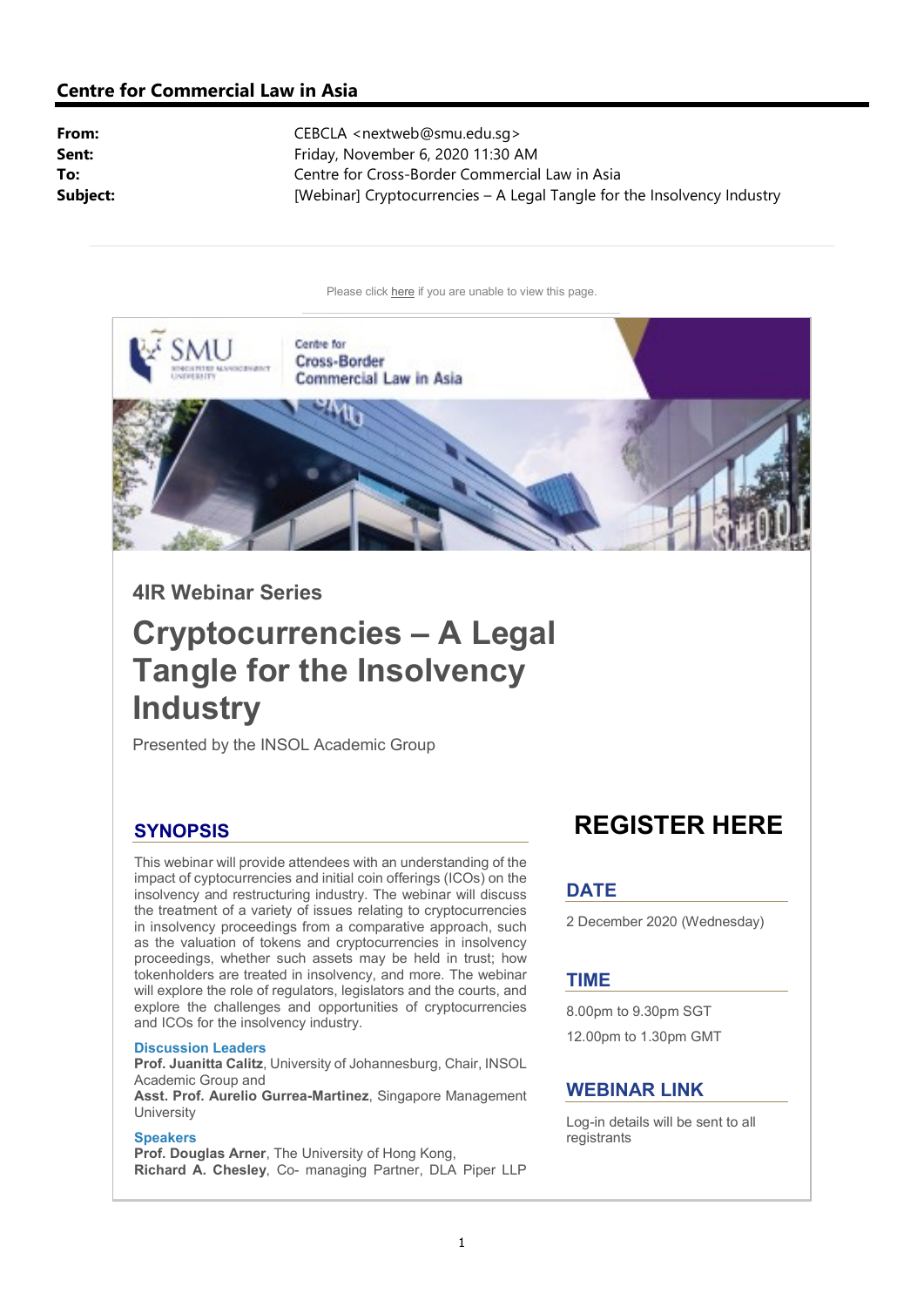(US),

Stella Cramer, Partner, Norton Rose Fulbright, Singapore, Prof. Louise Gullifer, University of Cambridge, UK

Please click HERE to view speaker bios.

## PROGRAMME

8.00pm (SGT); 12.00 (GMT) Panel Discussion

9.15pm (SGT); 1.15pm (GMT) Questions and Answers

9.30pm (SGT); 1.30pm (GMT) End of Event

## ORGANISED BY



Singapore Global Restructuring Initiative

## SILE CPD ACCREDITED ACTIVITY



Public CPD Point: 1.5 Practice Area: Corporate/Commercial Training Level: General

#### SILE Attendance Policy

"Participants who wish to obtain CPD Points are reminded that they must comply strictly with the Attendance Policy set out in the CPD Guidelines. For this activity, this includes logging in at the start of the webinar and logging out at the conclusion of the webinar in the manner required by the organiser, and not being away from the entire activity for more than 15 minutes. Participants who do not comply with the Attendance Policy will not be able to obtain CPD Points for attending the activity. Please refer to http://www.sileCPDcentre.sg for more information."

## FEES

Free for Members of INSOL and SMU Students

£30 (Non-Member of INSOL)

£15 (All Other Students)

## ENQUIRIES

grace.goh@insol.org